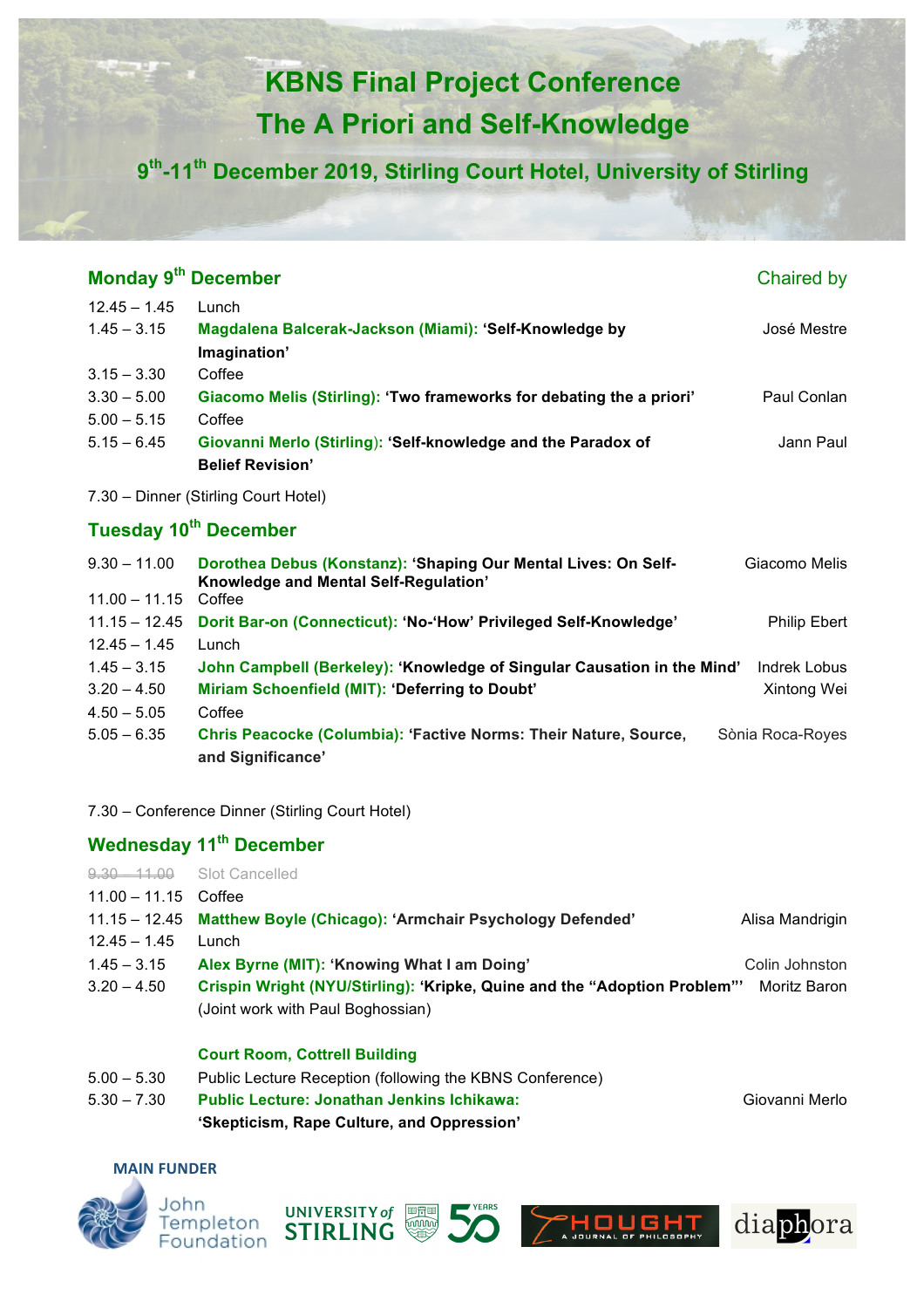## **KBNS Final Project Conference ABSTRACTS DAY 1**

#### **Magdalena Balcerak-Jackson (Miami): 'Self-Knowledge by Imagination'**

Imagination stands in a close relationship to the self. One of the ways in which imagination is often distinguished from other hypothetical attitudes such as supposition is that it is more self-involving. But what exactly does this mean? And does it entail that imagination is a special source of knowledge about our self? In this paper, I will clarify in which sense(s) imagination is self-involving and what this entails for the kind of justification it can provide. This will require me to clear up what I take to be popular misconceptions about the imagination: 1. That imaginings are always in some sense about ourselves. 2. That there is no distinctive kind of self-knowledge imagination provides, besides the kind of self-knowledge, that we also have of other conscious mental states, such as perceptual experiences.

#### **Giacomo Melis (Stirling): 'Two frameworks for debating the a priori'**

There are at least two theoretical frameworks to discuss the nature and role of a priori warrants. The first sees apriority as primarily a (putative) property of propositions or relations between propositions, and the second conceives of it as a primarily a (putative) property of doxastic moves or potential doxastic moves. I outline the two frameworks, and assess their prospects of allowing for a stable characterization of a priori warrants that might also vindicate their (alleged) significant epistemic role.

#### **Giovanni Merlo (Stirling): 'Self-knowledge and the Paradox of Belief Revision'**

To qualify as a fully rational agent, one must be able rationally to revise one's beliefs in the light of new evidence. This requires not only that one revises one's beliefs in the right way, but also that one appreciates the reasons that motivate the revision. However, the very fact that one believes something appears to pose an obstacle to the possibility of appreciating reasons of that sort – for, insofar as one believes that *p*, any evidence that not-*p* will strike one as misleading evidence. Call this the Paradox of Belief Revision. This paper introduces the Paradox of Belief Revision, compares it with Kripke's Dogmatism Paradox, and suggests that we may able to see a way out of the former if we assume that rational agents are systematically aware of their own beliefs as beliefs they have.



**MAIN FUNDER**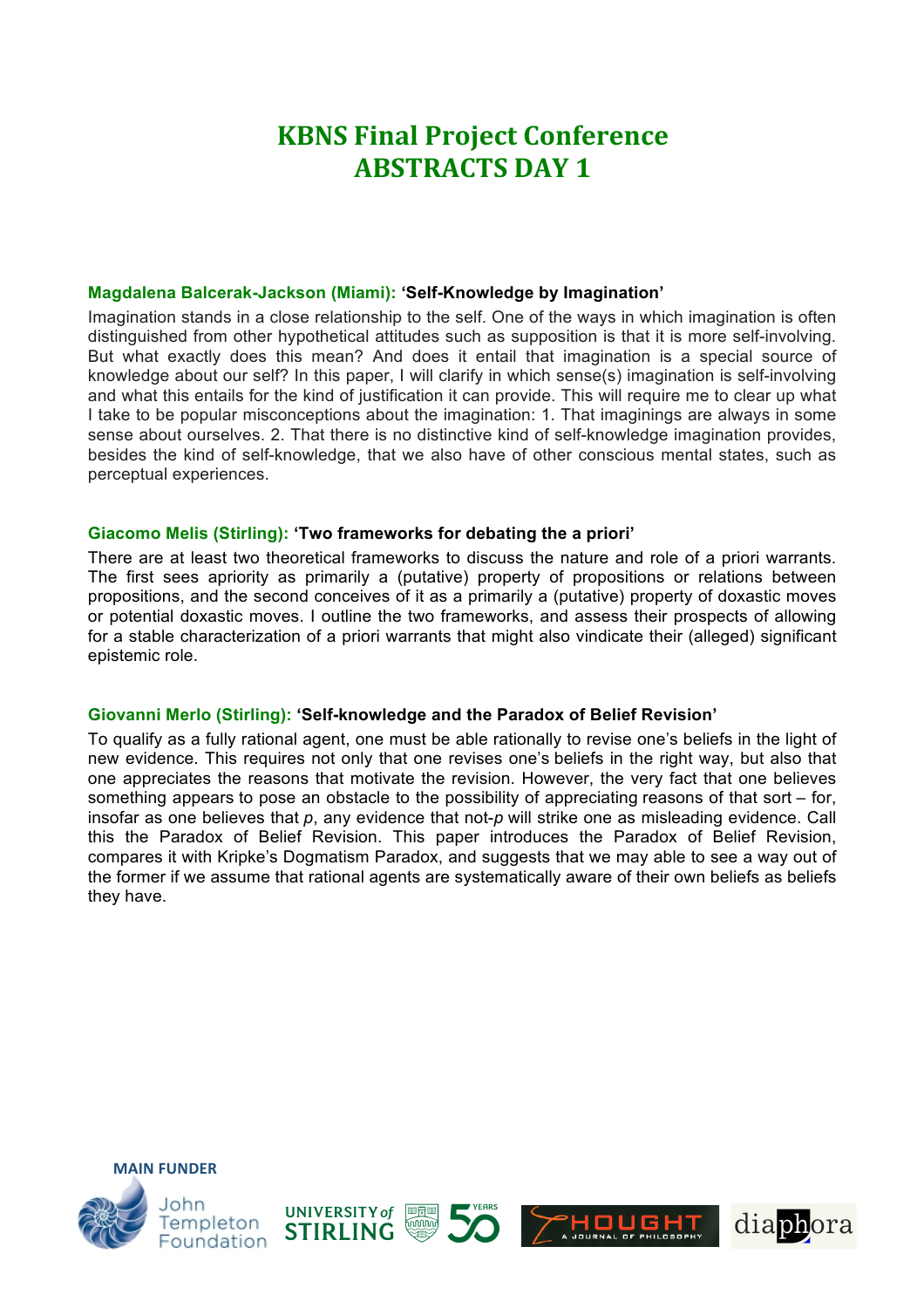## **KBNS Final Project Conference ABSTRACTS DAY 2**

#### **Dorothea Debus (Konstanz): 'Shaping Our Mental Lives: On Self-Knowledge and Mental Self-Regulation'**

The present paper departs from the observation that subjects sometimes can and do engage in mental self-regulation, that is, that subjects sometimes can be, and are, actively involved in their own mental lives in a goal-directed way. This ability of mental self-regulation is not only of philosophical interest in its own right, but it also seems to play an important role for our ability to gain a certain kind of self-knowledge, namely, our ability to gain knowledge about our own mental lives. Indeed, as I hope to show in the present paper, we have reason to hold that a subject's ability to gain knowledge about her own mental life on the one hand, and her ability to engage in mental self-regulation on the other, are abilities which are in some important ways mutually interdependent.

#### **Dorit Bar-on:** '**No-'How' Privileged Self-Knowledge'**

Ordinarily, if someone produces a nonreflective, 'unstudied' self-attribution of a present state of mind – an *avowal* – we do not presume that there must be some kind of evidence, observation, or other 'cognitive work' that the person could cite as the epistemic basis for her avowal. We take the self-beliefs proclaimed in avowals to be entirely spontaneous and *base-less* (as I shall put it). Correlatively, it seems out of place to expect the person to have reasons for the belief that she is in the relevant state, much less to expect her to know *how* she knows the self-attribution to be true. I will refer to this as the *no-'how'* character of so-called basic self-knowledge*.* And yet we tend to regard a person's avowals as both *distinctively secure* and *likelier* to manifest *knowledge* than other contingent attributions (including attributions of mental states to/by others and even nonevidential self-attributions of bodily states). Basic self-knowledge thus has a *first-person privileged* character*.*

Taken at face value, this combination of substantiveness, no-'how', and first-person privilege is puzzling: how can substantive knowledge of contingent matters of facts be at once epistemically base-less and substantive? And what makes such knowledge distinctively first-personal? It seems that we must either give up on base-lessness or accept that basic mental self-beliefs cannot amount to substantive (let alone privileged) factual knowledge concerning one's present states of mind. I am here interested in views that avoid this dilemma by denying an epistemological presupposition on which it rests. After rejecting a well-known reliabilist introspectionist approach to reconciling base-lessness with substantiveness, I turn to an increasingly popular *constitutivist*  approach. I argue that leading constitutivist views fail properly to accommodate a certain *doxastic*  (as opposed to justificatory) aspect of base-less self-knowledge, for reasons I explain. I then use my proposed diagnosis to motivate the alternative *neo-expressivist* approach I favor. On this approach, what paradigmatically manifest basic self-knowledge – namely, avowals – are acts in which we give direct voice (out loud or silently) to the very states of mind that we attribute to ourselves in avowing. At the same time, avowals also serve to articulate a person's spontaneous and base-less mental self-judgments, and this captures their doxastic dimension better than alternative accounts.



**MAIN FUNDER**







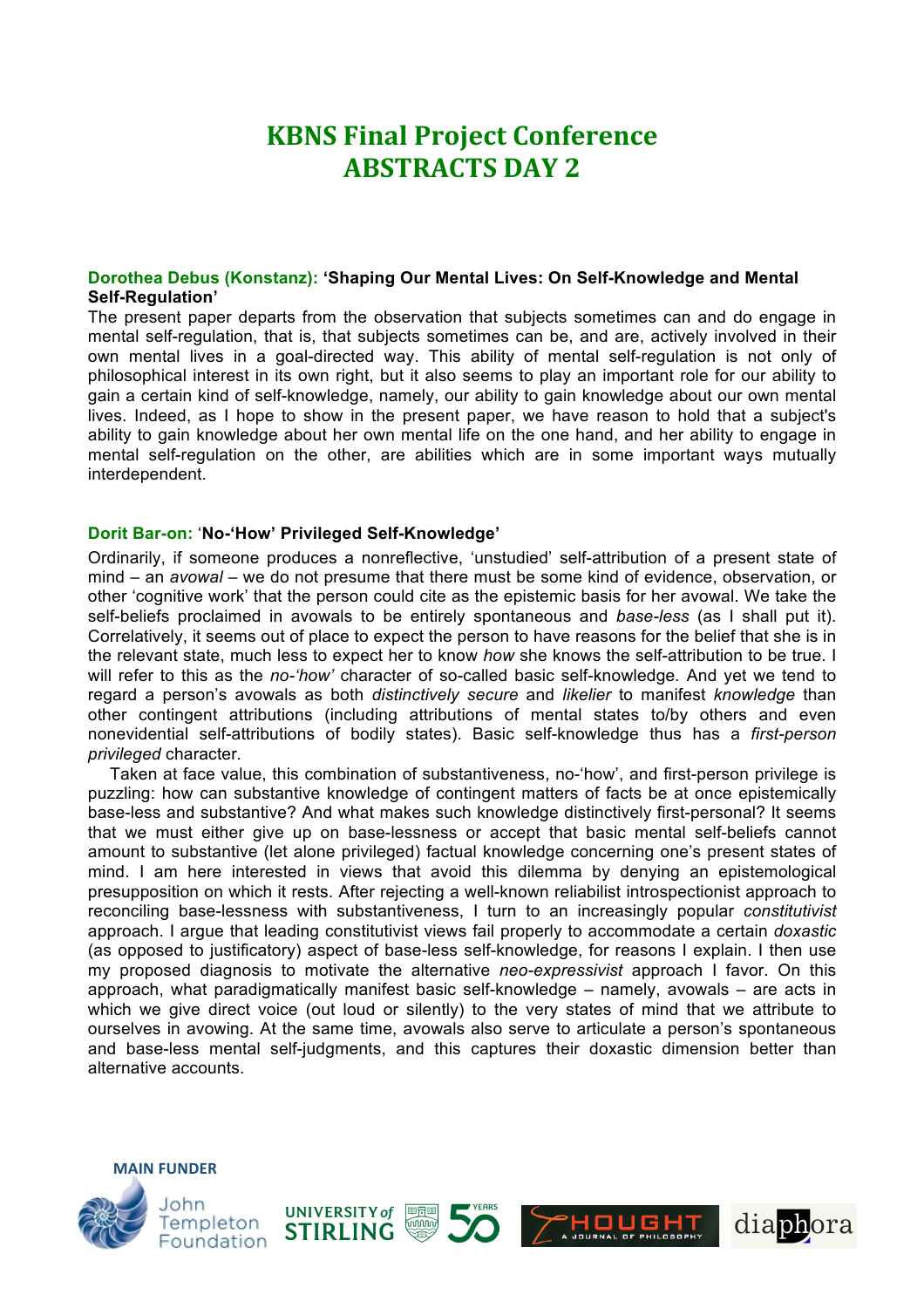#### **John Campbell (Berkeley): 'Knowledge of Singular Causation in the Mind'**

#### **Miriam Schoenfield: 'Deferring to Doubt'**

Sometimes empirical information leads us to reduce confidence in our beliefs though a straightforward process well-modeled by conditionalization. Other times it leads to reduction of confidence by eliciting doubt concerning a priori commitments of ours - in particular commitments about how to evaluate our evidence. This paper is about about doubt of the latter sort. On my account of doubt, doubting is a process in which we examine how things look from a perspective in which certain commitments are set aside. Sometimes we care about what that perspective recommends and, as a result, we abandon the belief we've been doubting. Other times we don't: we recognize that a perspective in which a certain commitment is set aside recommends abandoning it, but we go on maintaining it anyway. Why is this? In this paper, I'll consider and then reject some proposals concerning when to defer to the perspective of doubt. I'll argue that ultimately the question of whether to defer to doubt on any given occasion can't be answered through rational deliberation aimed at truth or accuracy. If I'm right, this means that a certain challenge facing defeatist views about higher order evidence cannot be met: namely, providing a motivation for abandoning belief in cases of higher order evidence, but not becoming a global skeptic.

#### **Chris Peacocke: 'Factive Norms: Their Nature, Source, and Significance'**

Factive norms for judgement are norms that mention a certain kind of factive state. I argue for the existence of factive norms and for their explanatory power. They exist in the perceptual domain; in the domain of self-ascription of action; and also in logical and modal domains. They can explain the existence of internalist norms for rational judgement. Their source lies in the very nature of intentional content and of judgement. They have an objectivity that contrasts sharply with the status that evaluativism accords to epistemic norms. I conclude with an account of the ontology of concepts and their corresponding norms aimed at justifying acceptance of these otherwise problematic entities.



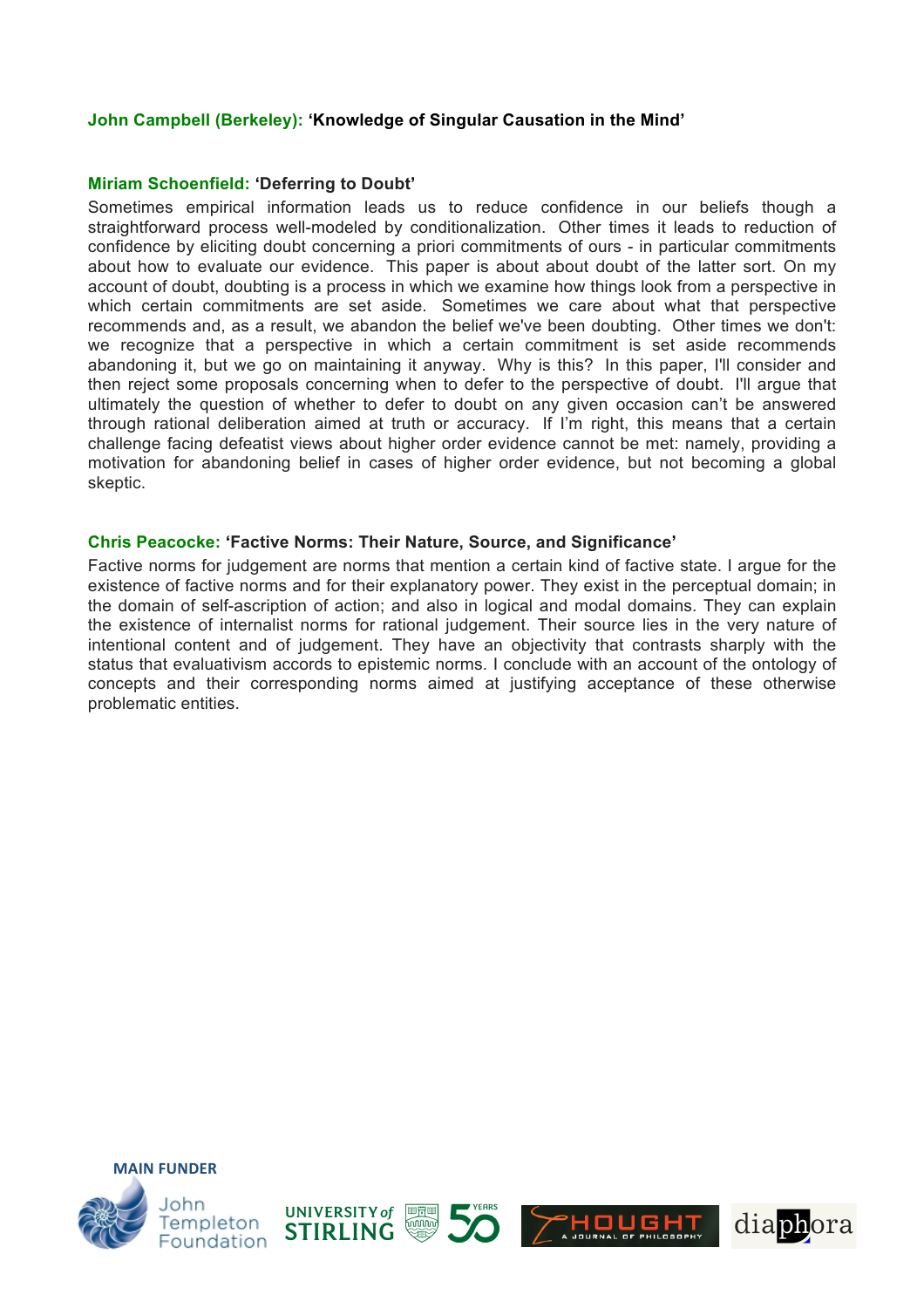## **KBNS Final Project Conference ABSTRACTS DAY 3**

#### **Matthew Boyle (Chicago): 'Armchair Psychology Defended'**

Armchair psychology, once a favorite pastime of philosophers, has come to have a bad name. To suppose that we can study our minds from an armchair is to suppose that we can comprehend our own cognitive capacities, not by observing human behavior, performing controlled experiments, or scanning our brains, but simply by drawing on some kind of introspective awareness. The idea that philosophers can study the mind in this way has a distinguished history, but today it is an object of widespread skepticism. I discuss several grounds for such skepticism and I show — with special reference to our capacities for perception and voluntary action — that we possess a kind of awareness of certain of our own cognitive activities that makes a kind of armchair psychology possible. The paper is thus a defense of armchair psychology in the widely assailed sense.

#### **Alex Byrne: 'Knowing What I am Doing'**

I may be doing something, say pumping poison into the water supply, without knowing that this is what I am doing. But when I am intentionally pumping poison I do know that I am pumping poison, at least typically. Anscombe famous claimed that this is knowledge "without observation"; whether or not she's right about that, it is unclear how such knowledge is acquired. The paper attempts to explain how one knows what one is doing.

#### **Crispin Wright (NYU / Stirling): 'Kripke, Quine and the "Adoption Problem"'**

(Joint work with Paul Boghossian)

**MAIN FUNDER**

The idea that there is an 'adoption problem' for certain basic principles of logic was originally proposed by Saul Kripke in seminars in Princeton in the mid-1970s, although Kripke himself published nothing on the topic. Kripke's discussion was aimed at making trouble for Quine's view that logic is just part, albeit a 'web-central' part, of empirical theory, that having a logic is accepting a set of logical beliefs, and that logic is freely adoptable and empirically revisable. He contended that Quine's view depended on a confused conception of the relation between logical practice, on the one hand, and the acceptance of statements of logical laws, on the other. His idea seems to have been that, if the relation between these two notions were understood aright, the temptation to think that logical inferential practice might be rationally modified under pressure from empirical discoveries would disappear.

Recently, there has been an upsurge of interest in this 'adoption problem' inspired by Romina Padro's doctoral dissertation and papers by Alan Berger, Suki Finn and (unpublished) Corine Besson and Michael Devitt.

I'll first offer a rough statement of the putative problem—the Original Adoption Problem (OAP) on an interpretation of it gleaned from these contributions, and argue that it depends upon resistible assumptions. I'll then propose a different, farther reaching version of an adoption problem, arguing that, for a significant class of basic logical principles, there is indeed a difficulty in seeing how they might be 'freely adopted,' thereby vindicating a substantial part of Kripke's original claim. I'll conclude with an argument that logic is not, globally, rationally empirically revisable.